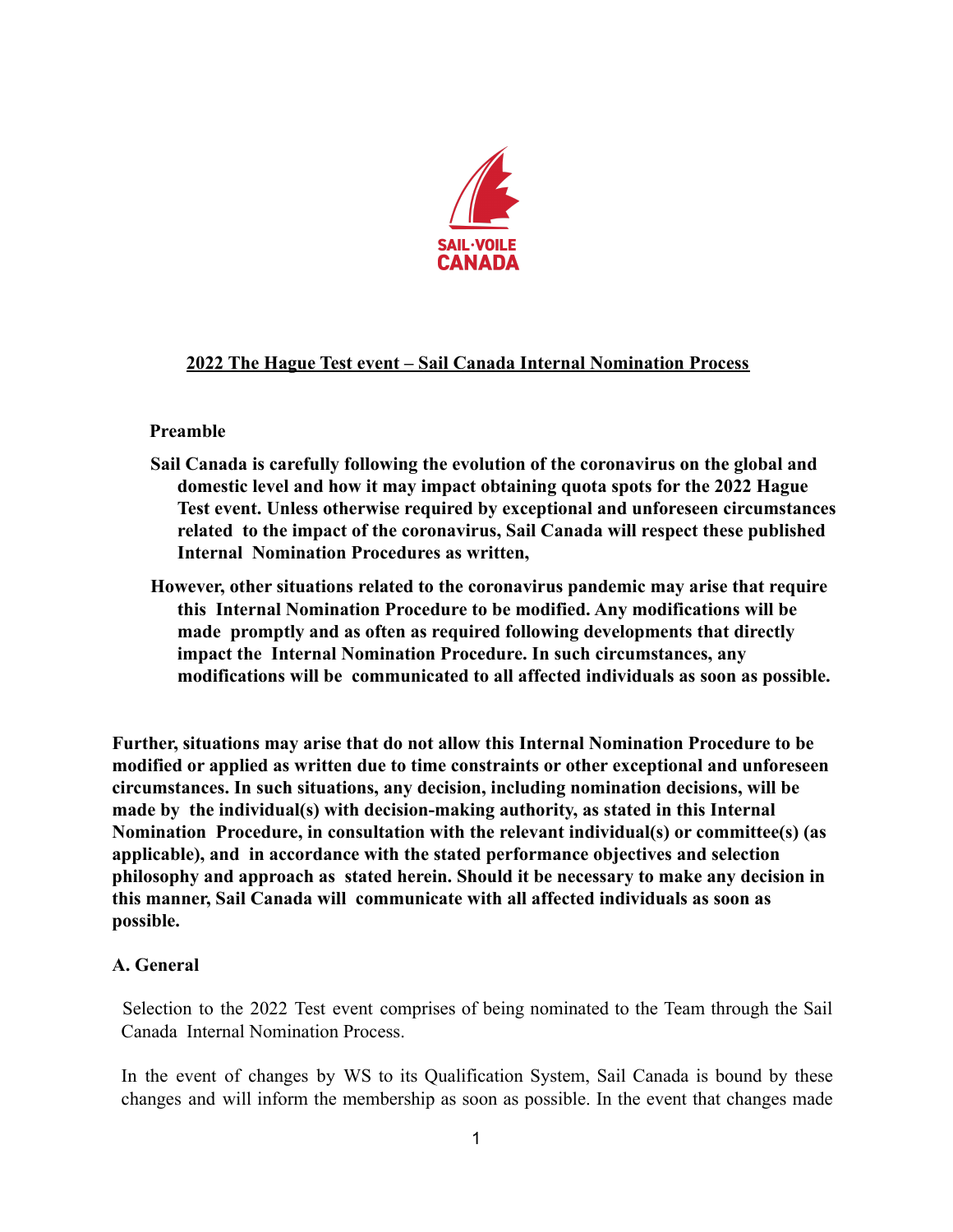by WS to its Qualification System affects the nomination process and requires that the nomination process be amended to account for the changes made to the WS Qualification System, Sail Canada will communicate the modifications made to this Internal Nomination Process to the membership as soon as possible.

### **B. Acronyms and Definitions**

### **C. Sail Canada Internal NominationProcess**

This Internal Nomination Process has been developed to select Athletes and/or Teams that have demonstrated an ability to achieve Sail Canada's performance objective at the 2024 Olympic Games, which is to A/ achieve top 5 finishes and/or B/ gain experience at the Olympics for identified athletes who have medal potential in 2028.

## **D. Sail Canada Internal Nomination Process**

- **1. Selection System**
	- **1.1. Minimum eligibility requirements for an Athlete to be considered for nomination.**

Nationality/Passport requirements: Athletes must be a national of Canada with a valid passport at the time of the competition.

Minimum International Federation (IF) standards for participation (if any): WS requires that all Member National Authorities (MNA) qualify for quota spots in each of the ten events that will be held at the 2022 Test event.

### **Additional IF Requirements:**

To be eligible to participate in the 2022 test event , all Athletes must:

●Have appeared on the official World Sailing World Ranking List at any time before February 10th, 2022.

Other selection requirements: Athletes must be a member in good standing of SC at the time of selection.

## **1.2. Trial Event** *Method A - One event selection method*

The Team (or Teams) seeking to be selected to the Hague test event shall compete at the following selection event: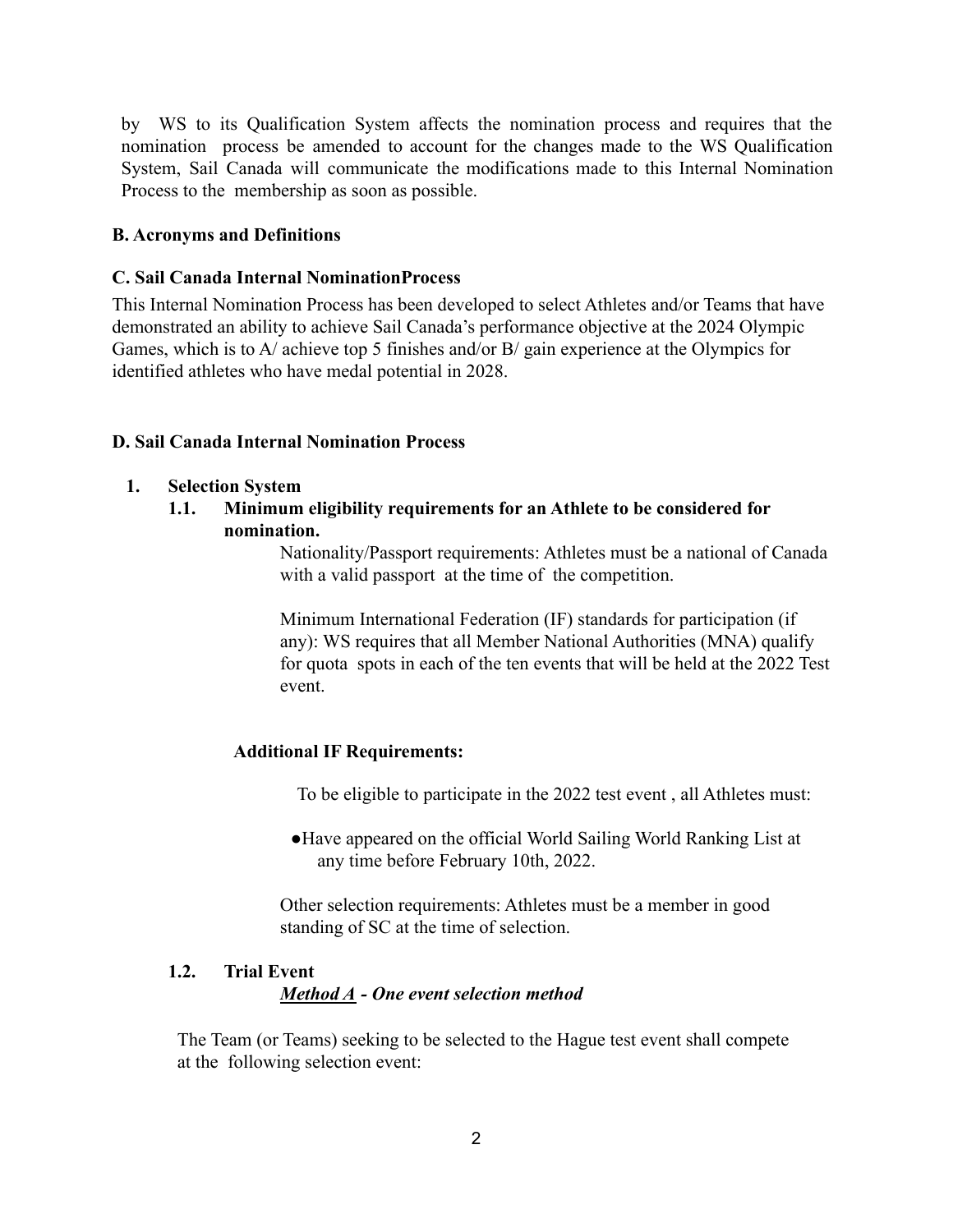| Class(s)           | Event                       | Date                            |
|--------------------|-----------------------------|---------------------------------|
| $49er/49er$ fx     | 2022 European Championships | July 5-10, 2022,<br>Aarhus, DEN |
| ILCA6              | <b>Hyeres Week</b>          | Apr 23-30, 2022, FRA            |
| ILCA7              | 2022 World Championships    | May 21-28, 2022,<br><b>MEX</b>  |
| IQ foil $(M)$      | 2022 World Championships    |                                 |
| <b>NACRA17</b>     | 2022 European Championship  | July 5-10, 2022,<br>Aarhus, DEN |
| Kitefoil (M $&$ W) | 2022 World Championships    |                                 |

#### 2. **Discretionary Selection** (if applicable)

- 2.1. In the event that a Team is not selected for a class for which Canada has qualified a quota spot for the Hague test event, Sail Canada may select a Team (or Teams) that, in the opinion of the Selection Committee, satisfies the discretionary criteria described in this section and has demonstrated an ability to achieve Sail Canada performance objective as stated in Section C of this document."
- 2.2. The selection committee shall consist of: The High Performance Director (who shall be the Chair of the SC). The National High Performance Coach<sub>1</sub> - One member of the High Performance Advisory Committee (HPAC)
- 2.3. The selection committee shall consider the following factors (in no priority order) to select Teams pursuant to this section:.
	- Whether, on the basis of the Athlete or Team's performances achieved at past Olympic Games, World Championships or World Cup Events, the Athlete or Team has demonstrated an ability to achieve SC's performance objective as stated in Section C of this document;
	- Experience in the affected position in the boat; and
	- Team compatibility

<sup>1</sup>The HPAC member of the SC shall, before engaging in any selection discussions with the other SC members, declare any potential conflicts of interest with the Athlete and/or Team(s) being considered for selection to the Team. An individual will be considered to be in a conflict of interest if they have any interest in the outcome of the selection decision. Any conflict of interest determinations shall be made by the Chair of the SC, unless the Chair is the individual with the potential conflict of interest. In such circumstances, the Sail Canada Board of Directors shall make a final decision regarding the existence of the conflict of interest and how the HPD will be replaced on the SC for the particular selection decision(s). In the event that either the HPAC member of the SC or the National High Performance Coach is found to be in a conflict of interest, they shall be replaced by the Chair of the SC for the particular selection decision(s).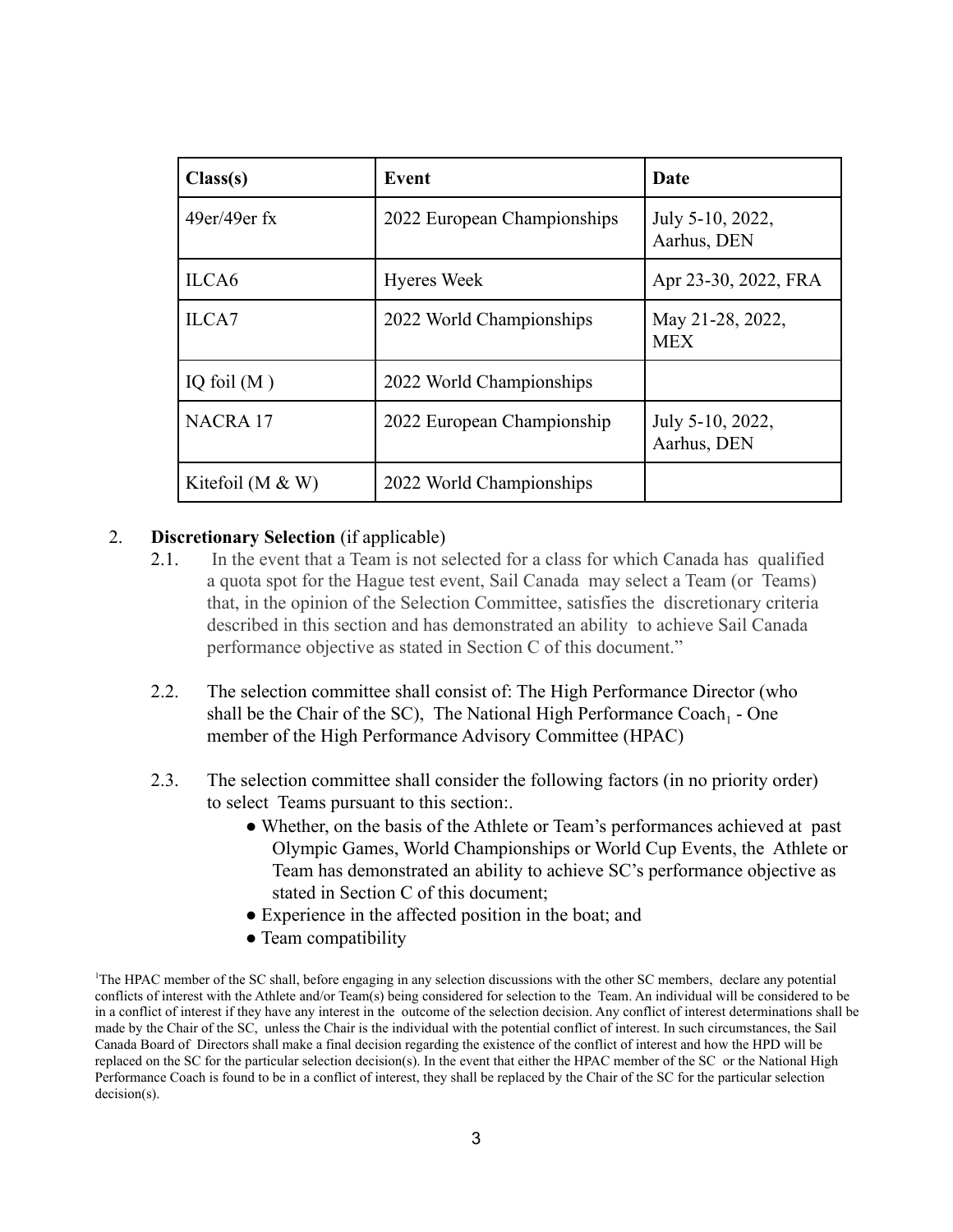## **3. Removal of Athletes/Teams**

- 3.1. An Athlete/Team that has been selected to the event may be removed from the Team/ have their nomination withdrawn for any of the following reasons:
	- 3.1.1. Voluntary withdrawal, in which case the Athlete or Team must submit a letter to the HPD indicating their desire to withdraw from the Team and withdraw their nomination from the event.
	- 3.1.2. Injury or illness as certified by a physician approved by SC or agreed to between SC and the Athlete or Team. If an Athlete or Team refuses verification of his/her illness or injury by a physician approved by SC or refuses to agree to a physician with SC, his/her injury will be assumed to be disabling and he/she may be removed.
	- 3.1.3. Violation of Sail Canada Code of Conduct

An Athlete or Team who is removed from the Team pursuant to Sections 3.1.2 or 3.1.3 has the right to appeal as per Sail Canada Appeal Policy

## **4. Replacement of Athletes**

- 4.1. Description of selection and approval process for determining replacement Athlete(s) should a vacancy occur:
	- 4.1.1. Should the team with the lowest score at the qualifying event withdraw as per section 4 the team with the next lowest score at the event will be selected
	- 4.1.2. Should one member of a doublehanded team not be able to compete then the team with the next lowest score at the qualifying event shall be selected

# **5. Unforeseen Circumstances**

In the event of unforeseen circumstances, as determined by the OSC, the OSC shall have the full discretion to resolve the matter as it sees fit and in the best interests of making selection decisions that satisfy SC's stated performance objective as indicated in Section C of this document. When taking such action, the OSC shall take into account factors and circumstances that it considers will allow SC to achieve its stated performance objective.

# **6. Changes to this Document**

Following publication of this document, the SC has the right to make modifications should they be required or warranted as a result of unforeseen circumstances or events beyond the control of Sail Canada (i.e., changes to the WS Qualification System).

This clause shall not be used to justify changes after a competition or trials which formed part of this INP unless it is related to an unforeseen circumstance.

Sail Canada may also make changes to this document that have become necessary due to a typographical error or a lack of clarity in a definition or wording before it has an impact on Athletes or Teams.